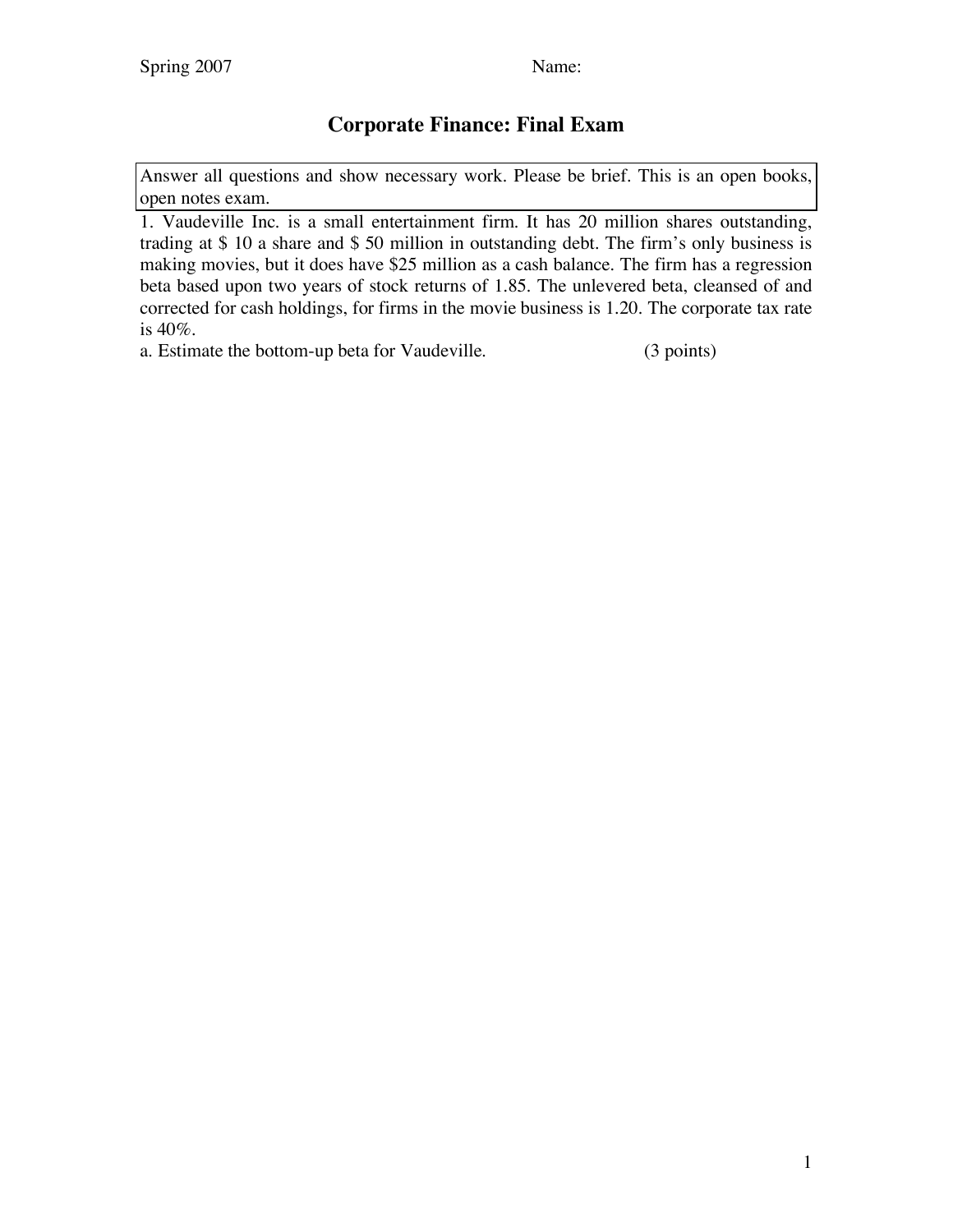b. The firm is considering borrowing \$100 million and using the proceeds, in conjunction with the cash it has on hand, to enter the entertainment software business. The unlevered beta for firms in this business is 2.0. Estimate the beta for the company after the transaction. (3 points) transaction.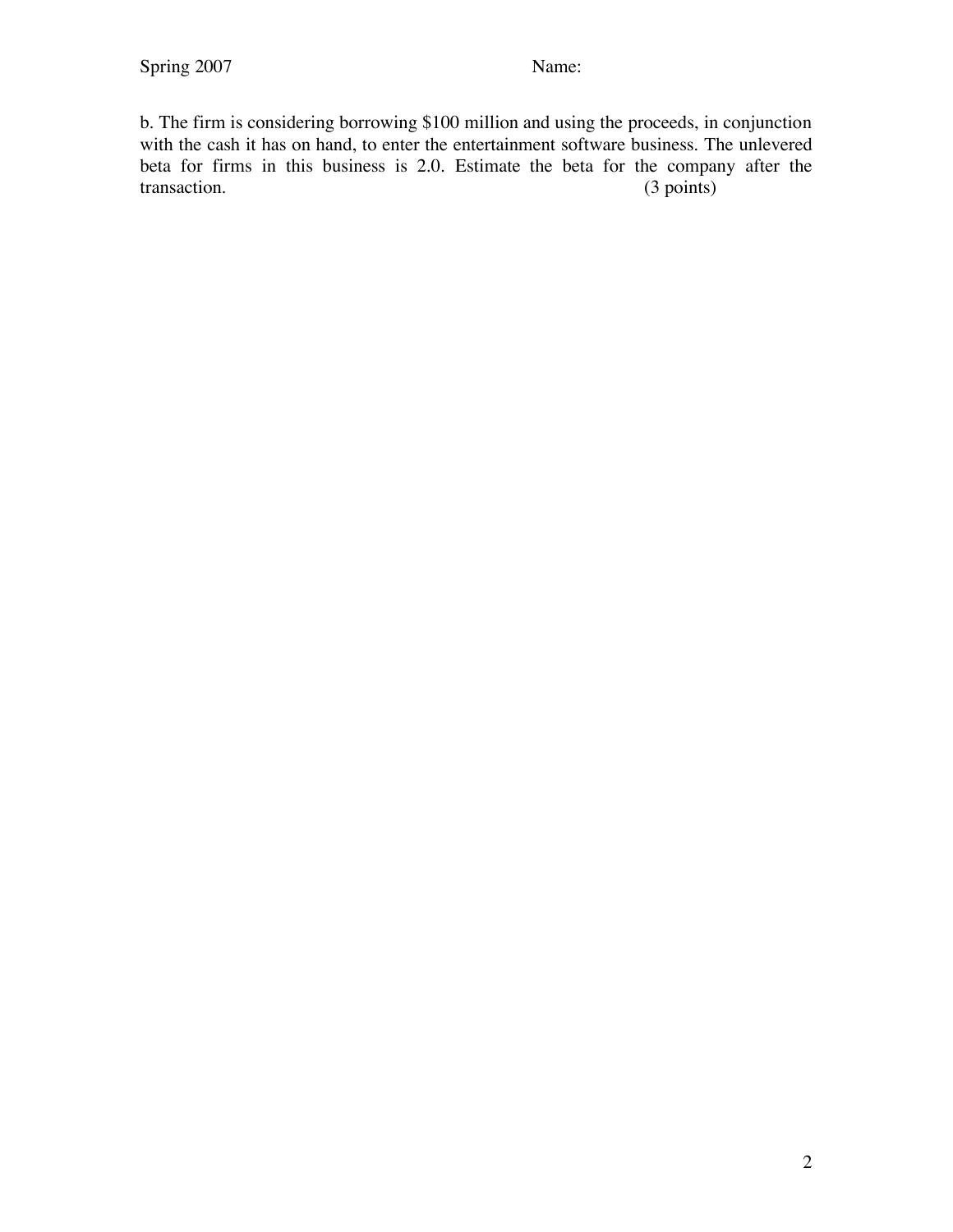2. You are reviewing the net present value computation for a 5-year project, which requires an initial investment in fixtures and equipment of \$ 10 million. The analyst has assumed straight-line depreciation down to a salvage value of zero, no working capital or capital maintenance investments over time and constant revenues and earnings over the five years, and arrived at a net present value of -\$1.2 million (negative). The corporate tax rate is 40%.

a. If the cost of capital used by the analyst is 10%, how much after-tax operating income is she assuming that the project will generate each year for the next 5 years. (2 points)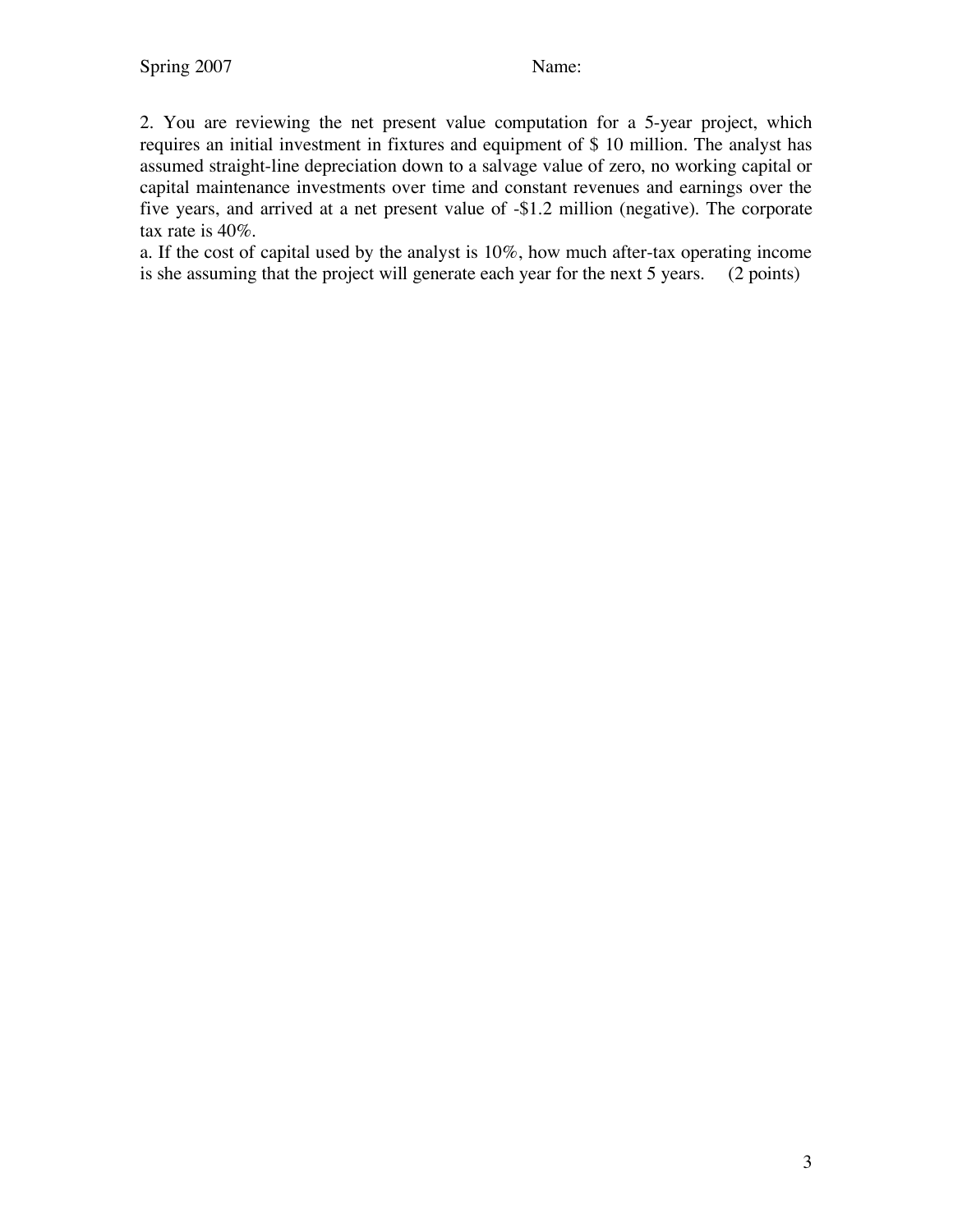b. Now assume that you find out that the project would be eligible for accelerated depreciation, with depreciation of \$ 4 million in year 1, \$ 3 million in year 2, \$1.5 million in year 3, \$ 1 million in year 4 and \$0.5 million in year 5. If the tax rate for the firm is 40%, estimate the effect on the net present value of moving to this schedule (from the straight line depreciation) (2 points)

c. Assume that the firm that is considering this project earned \$ 40 million in pre-tax operating income last year; it had a book value of capital of \$ 400 million and a market value of \$ 1 billion. Assuming that the cost of capital of 10% applies to the entire firm, estimate the economic value added by this firm last year. (2 points)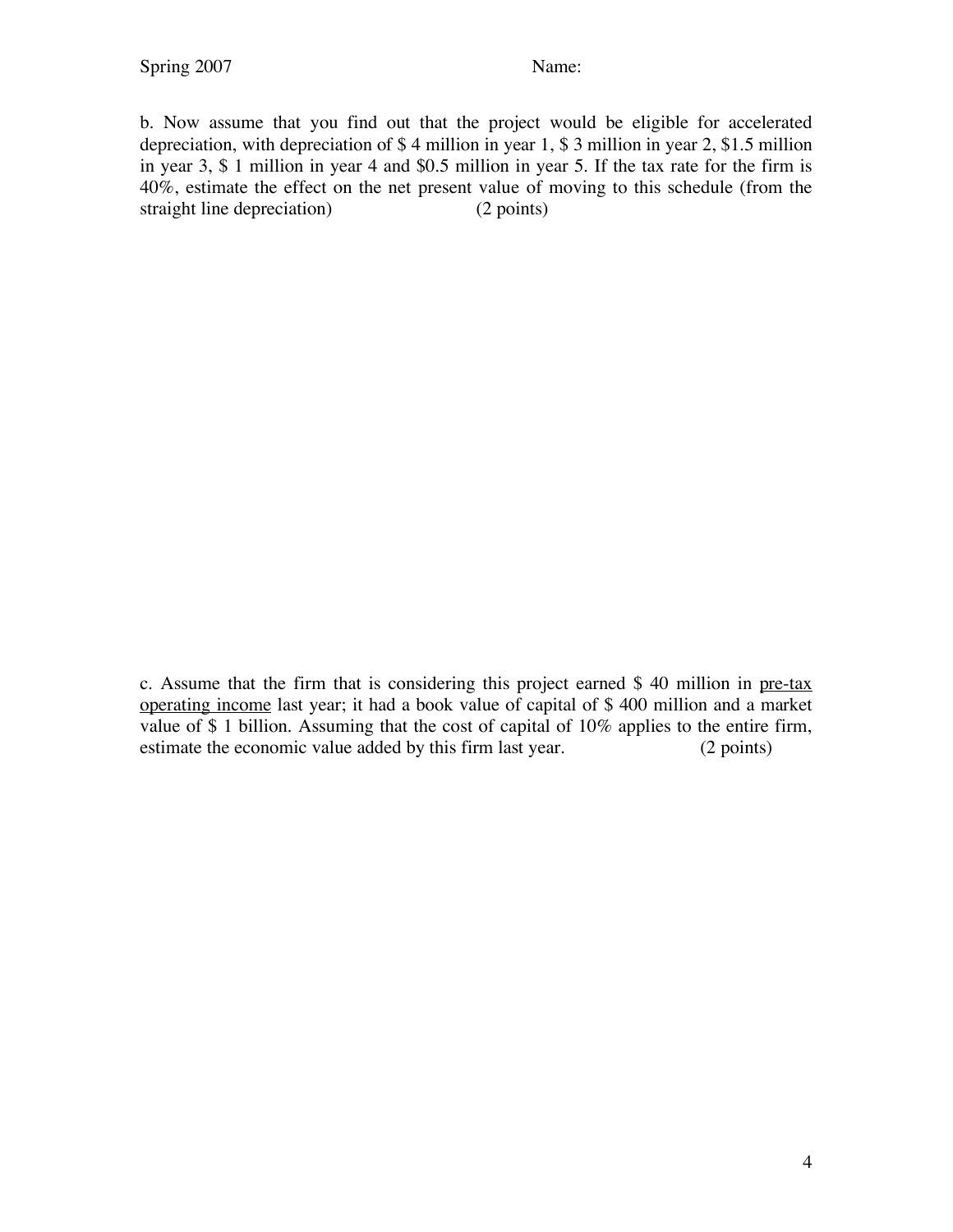3. Novacell Inc. is a manufacturer of solar panels that is considering moving from its existing policy of <u>not borrowing money</u>. The firm has 4 million shares outstanding, trading at \$ 25 a share, no cash holdings and a beta of 1.20. The riskfree rate is 5%, the equity risk premium is 4% and the corporate tax rate is 40%. a. Estimate the current cost of capital for the firm. ( 1 point)

b. Assume that the firm can borrow \$ 25 million at a pre-tax rate of 7% and buy back shares.. Assuming that the firm is growing 3% a year in perpetuity and that investors are rational, estimate the change in value per share after the buyback. (2 points)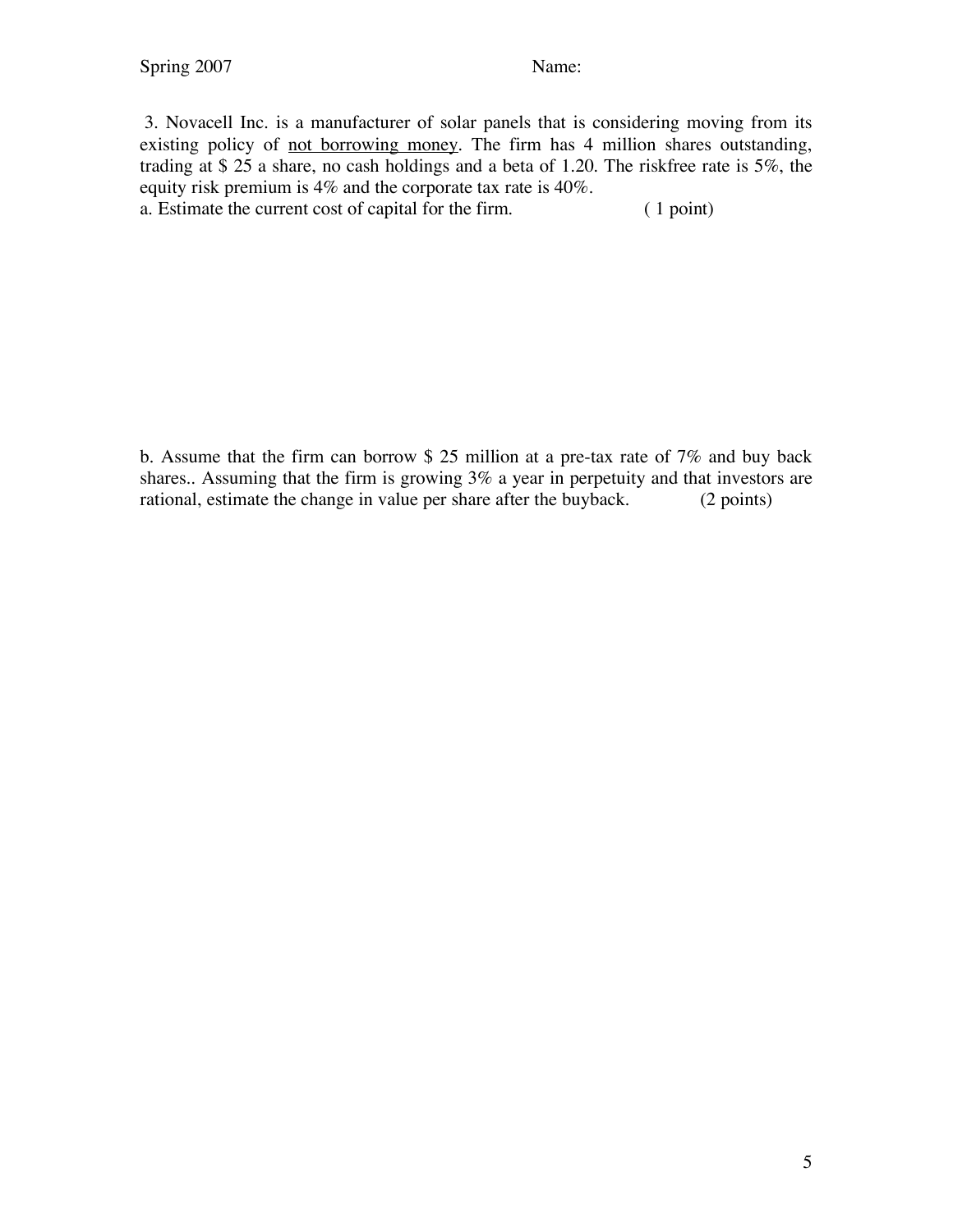c. Assume that instead of buying back shares, the firm had borrowed \$25 million and invested the money in expanding its existing business. If the expansion has a net present value of \$ 5 million, estimate the change in value per share after the transaction. (3 points)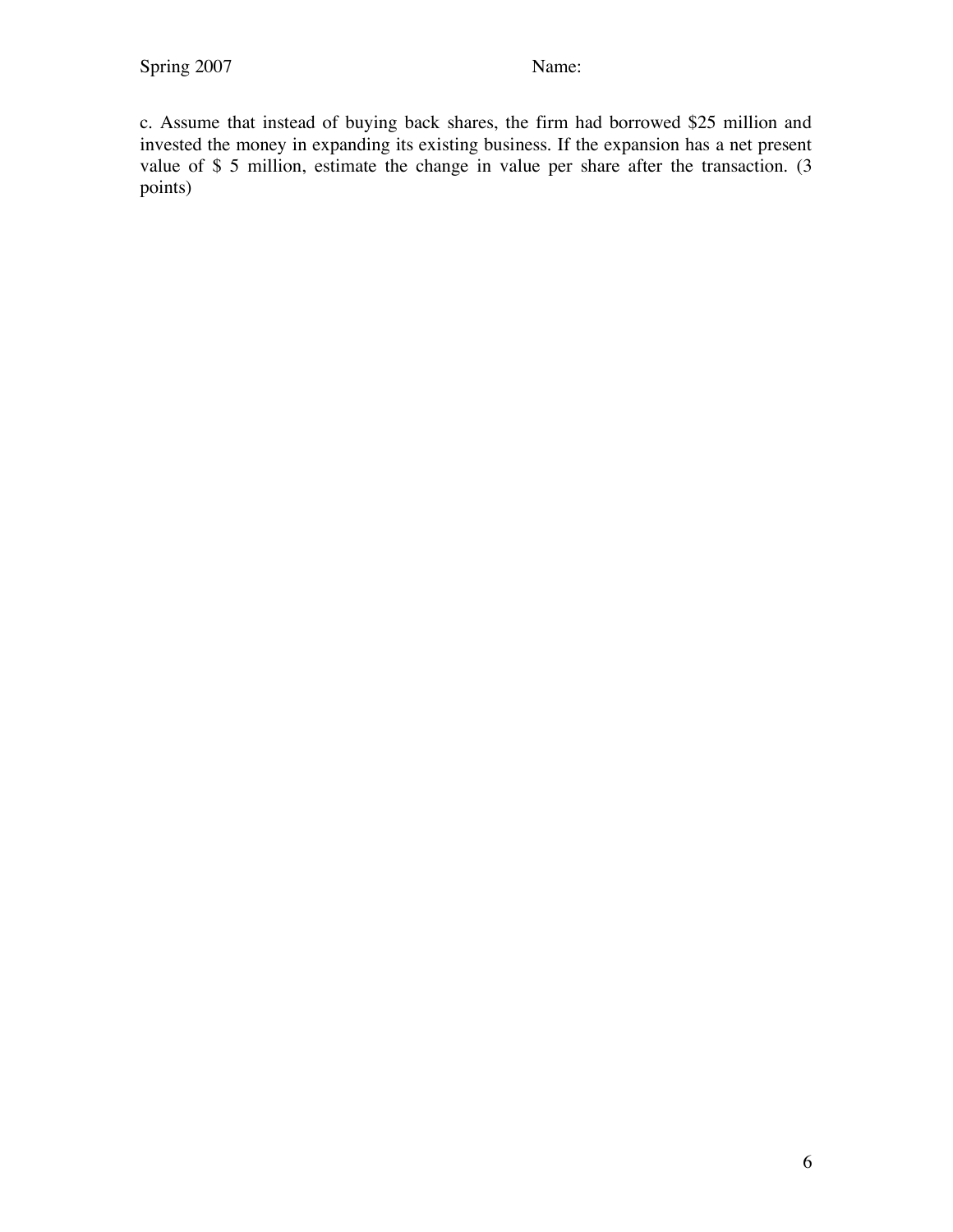4. You have been asked to assess the dividend policy of Doralee Inc, a service company that has been in existence only 3 years. The firm has provided you with its last three years of financial data:

| Year                     | 3 years ago   | 2 years ago   | Most recent eyar |
|--------------------------|---------------|---------------|------------------|
| Net Income               | \$100 million | \$120 million | $$150$ million   |
| Capital Expenditures     | $$80$ million | \$110 million | $$125$ million   |
| Depreciation             | $$50$ million | $$60$ million | $$70$ million    |
| Non-cash Working Capital | -\$10 million | \$10 million  | \$20 million     |
| <b>Total Debt</b>        | \$0           | \$40 million  | \$ 30 million    |

(Note: You have been given total non-cash working capital each year, not the change) You are also told that the firm had \$ 20 million in cash, no non-cash working capital and no debt when it started operations three years ago.

a. If the current cash balance is \$ 50 million, the firm bought back no stock and the firm maintained a constant dividend payout ratio over the 3 years, estimate the dividend payout ratio. (3 points)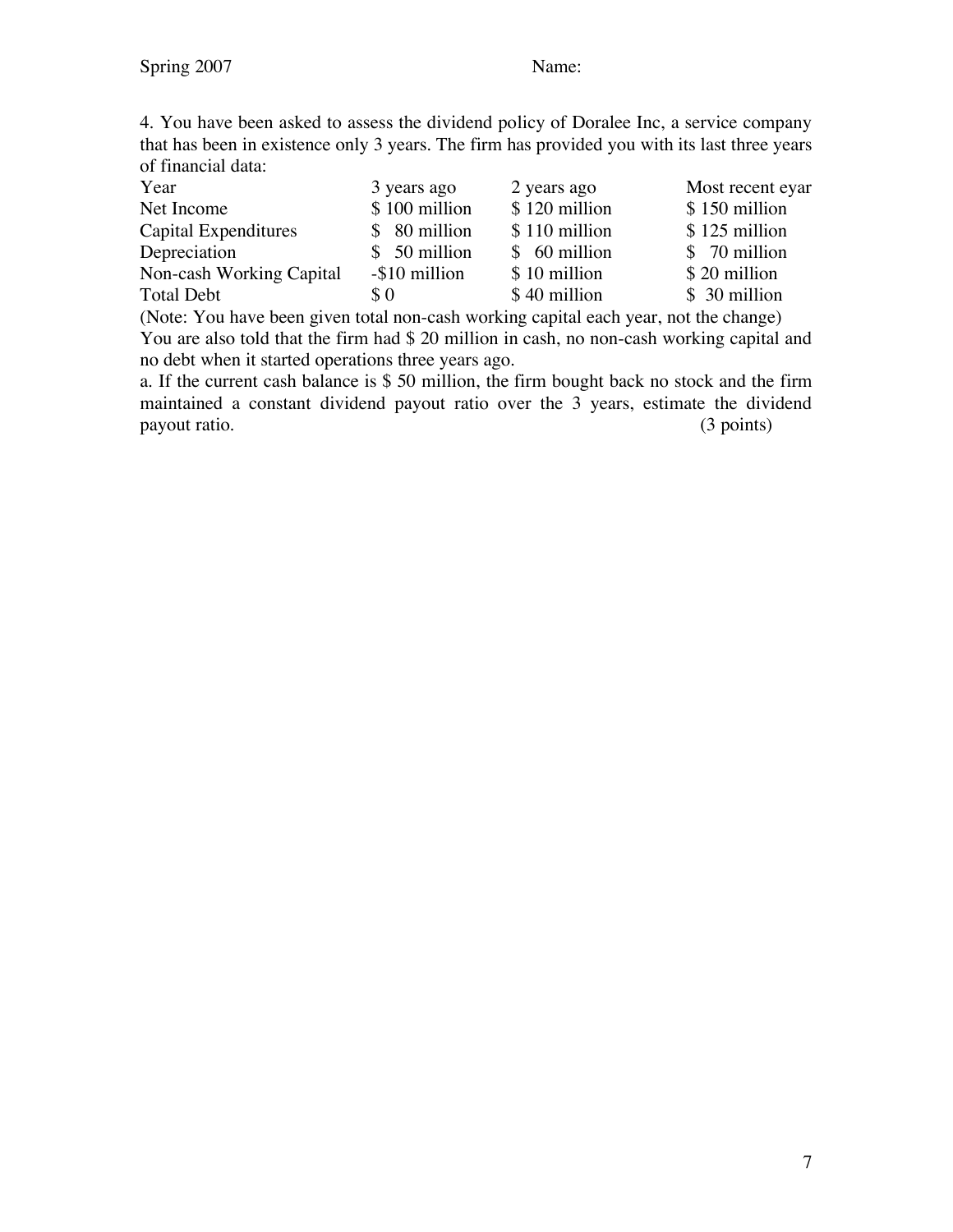b. Now assume that the firm expects net income, net capital expenditures and non-cash working capital to grow next year by 20%, while maintaining its dollar debt level and cash balance at last year's levels, estimate how much cash the firm will have available to return to stockholders next year.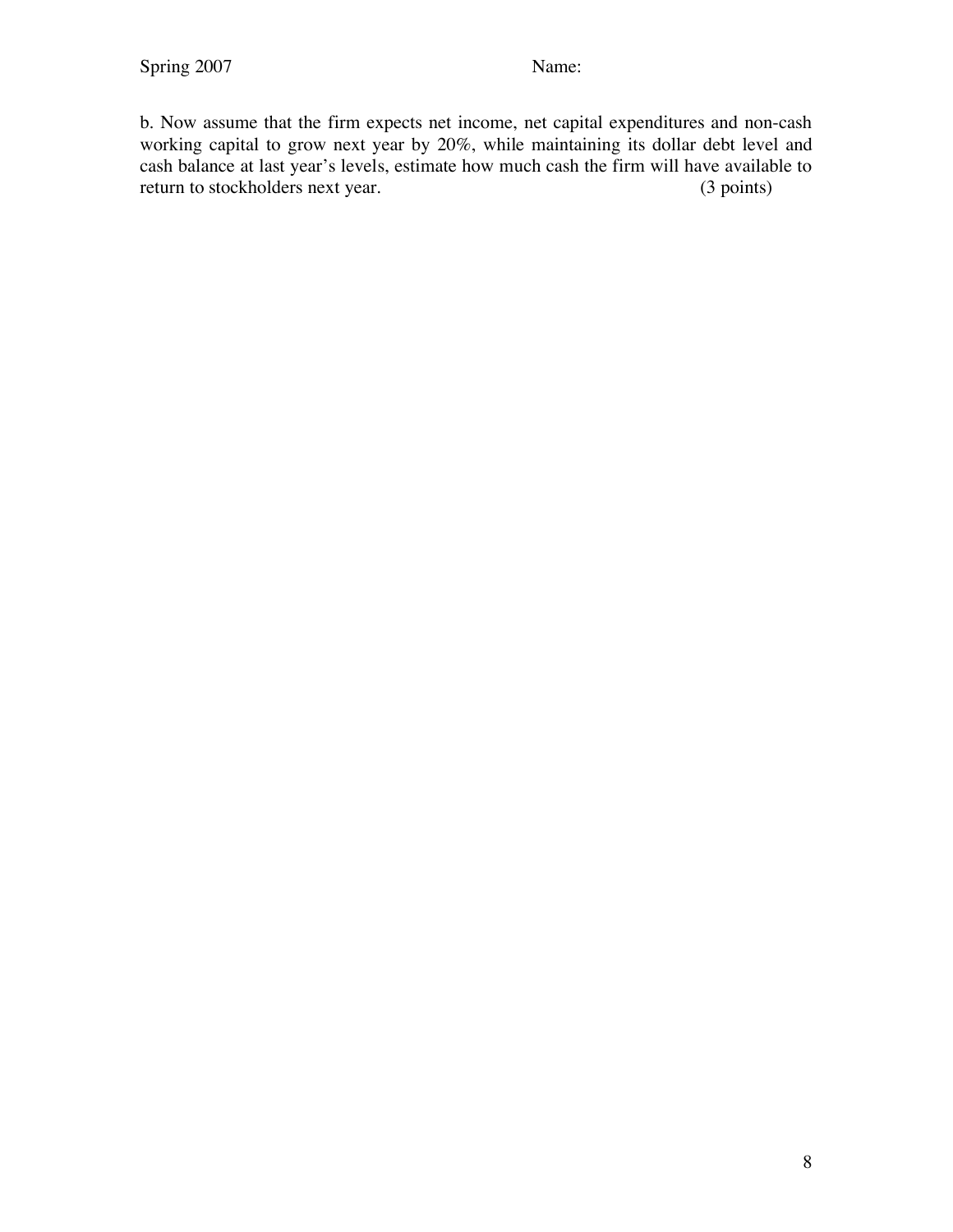5. You are trying to value XGames Inc,, a company that manufactures games for the XBos and Playstation. You have been provided the following information:

- The firm generated \$20 million in after-tax operating income in the most recent year and the corporate tax rate is 40%.
- The capital expenditures incurred in developing new games was \$ 15 million in the most recent year and depreciation was\$ 5 million.
- The non-cash working capital increased by \$ 5 million during the course of the year

a. Assuming that the after-tax operating income, capital expenditures, depreciation and non-cash working capital all are expected to grow 15% a year for the next 3 years, estimate the free cash flows to the firm each year for the three years. (2 points)

b. After year 3, you expect the growth rate to drop to 4% but you anticipate that the return on capital will stay stable at the same level that the firm maintained during the high growth period. If the cost of capital in stable growth is anticipated to be 10%, estimate the terminal value of the firm. ( 2 points)